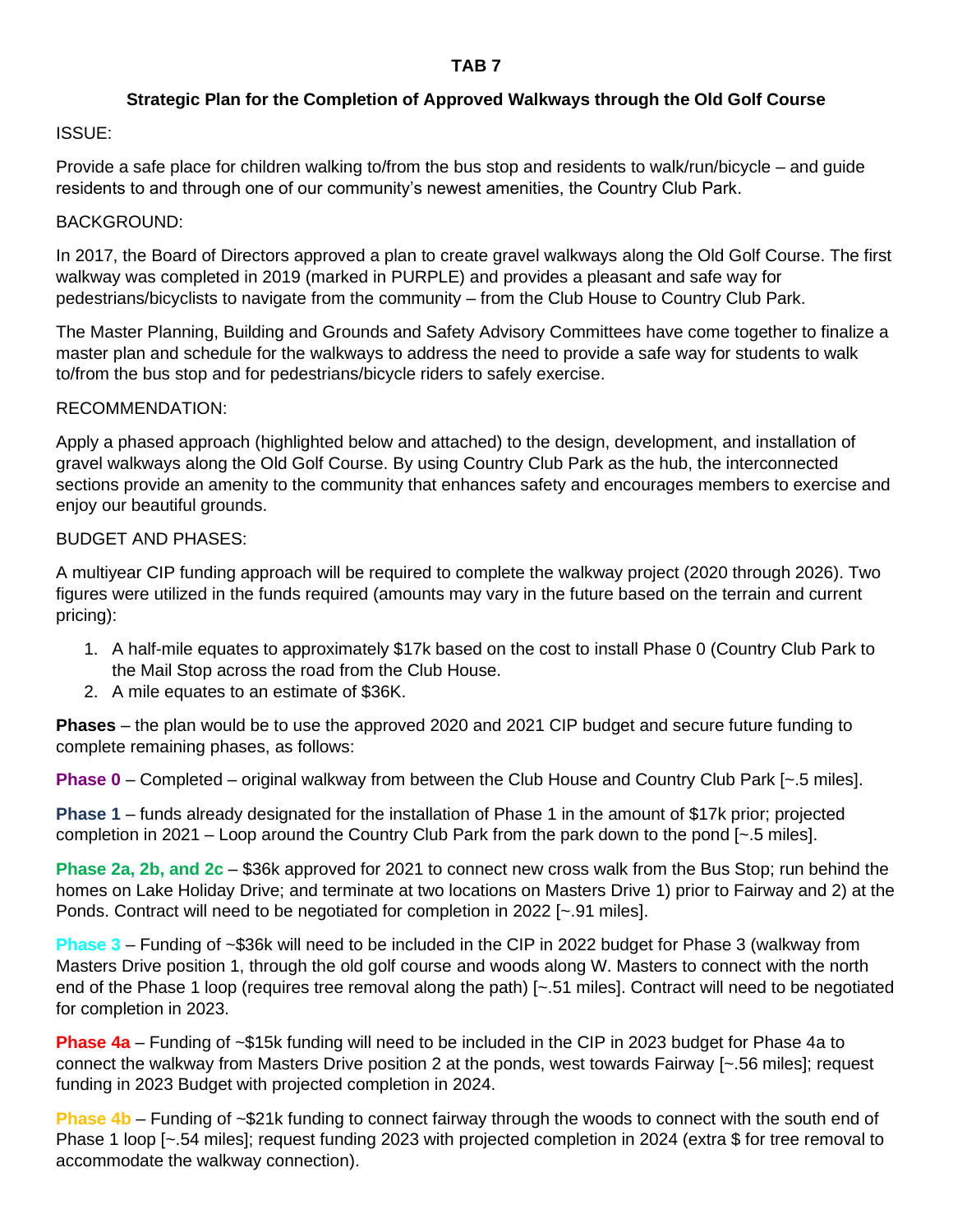**Phase 5** – Funding of ~\$36k funding to connect Phase 0 walkway at the Dog Park to W. Masters Drive [~.54 miles]; request funding in 2024 Budget with projected completion in 2025; requires replacement of old golf cart bridge (washed out in 2018) and tree removal.

**Phase 6** – Funding of ~\$36k funding to connect the new walking bridge and head north and then east behind the homes on W. Masters – then back to Country Club Park [~.66 miles]; request funding in 2025 Budget with projected completion 2026 (requires tree removal).

**Phase 7** – Funding of ~\$17k funding to connect Country Club Park to the original walkway (Phase 0) leading down to the Club House [~.50 miles]; request funding in 2026 budget with completion in 2027.



# SUMMARY:

Using a phased approach to the design, development, and installation of gravel walkways along the Old Golf Course – we will interconnect sections of gravel walkways that converge at Country Club Park – creating a central exercise hub. An included map outlines color-coded phases, routes, distances, and approximate budget estimates.

PROPOSED MOTION(S) or ACTION(S):

Approve the recommendation to adopt a phased approach to completing gravel walkways along the Old Golf Course that will create a safe way for pedestrians and bicyclists to navigate a large portion of our community.

Authorize the General Manager to initiate a contract to complete Phase 1 in 2021.

SPONSORS: Darrell and Cathy Melcher, Safety Committee Co-Chairs